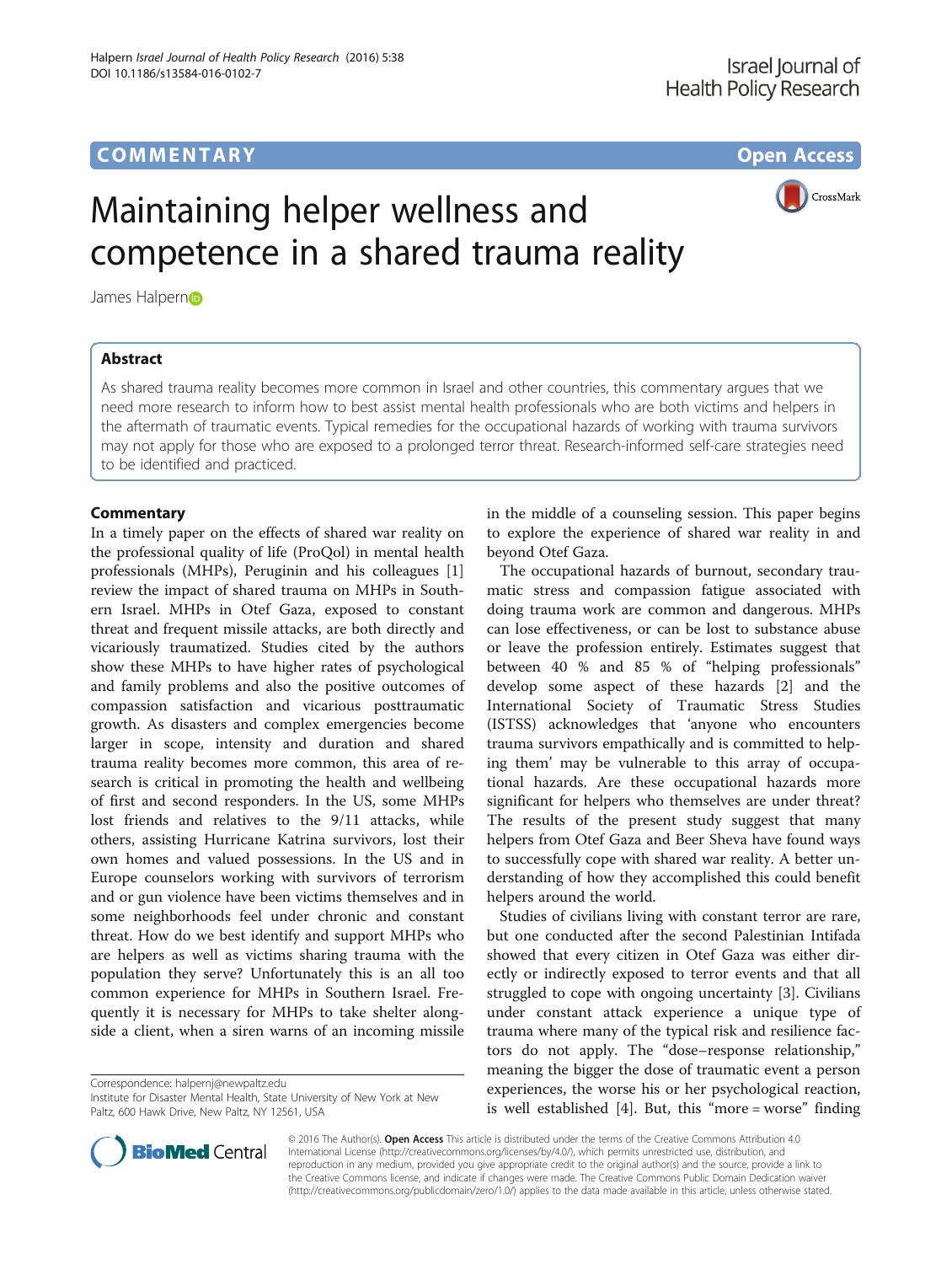does not hold up with prolonged terrorist threats. Studies done in the South of Israel after the 2008/2009 conflict [\[5](#page-2-0)], and the 2014 Israel-Hamas war [[6\]](#page-2-0), showed no connection between trauma symptoms and proximity to the Gaza Strip. Both studies looked at traumatic exposure according to the number of seconds it took for residents to take shelter from an incoming missile in response to an air-raid siren. Those with 60 or 90 s to find shelter showed no difference in trauma symptom scores from those with only 15 s to escape. Similar to the findings on civilians, Peruginin and colleagues found no difference in ProQol scores between the more highly exposed group of MHPs from Otef Gaza (15 s to reach shelter) and the MHPs from Beer Sheva (60 s to reach shelter). This may be due to the fact that the difference in seconds to find shelter does not mitigate the fact that all are sufficiently exposed and under threat. How far away do civilians and MHPs need to be from attack in order to feel safe? This question has important health policy implications for survivors and helpers. If conflict along the Gaza Strip is anticipated, the results of the paper suggest that residents and MHPs may need to be moved far enough away to be out of missile range to feel safe. The results also suggest that these MHPs close to danger have found ways to cope.

The authors speculate that the no difference could be due to the MHPs from Otef Gaza being better prepared, better trained and having a greater sense of communitybelonging, solidarity and trust in their leaders. Resilience Centers may have provided more training and better tools to help their clients. This is an important area of research to explore. If MHPs are better trained to care for others and feel more confident in their ability to offer effective services, however close to the traumatic event, are they more resilient? And if so, what kinds of professional trainings are the most effective and protective?

The paper also points out that MHPs in Otef Gaza, as a result of their exposure, may have learned new and better coping mechanisms, suggesting that uniquely specialized coping skills are essential for those exposed to continuous threats. One of the most research supported effective ways for survivors and helpers to cope is to access social support [\[7](#page-2-0)]. However, wartime conditions, unlike other traumas, create stress on the entire population limiting the usefulness of social support. Survivors looking for external support may be disappointed to discover that friends and family are in the same situation and less capable of offering support [[5, 8\]](#page-2-0). Have MHPs in Otef Gaza or Beer Sheva learned to be less reliant on social support? Can we identify what coping skills are most effective for those experiencing shared trauma to minimize compassion fatigue and maximize compassion satisfaction? MHPs in the South of Israel and in other

countries need research informed guidance on how to best cope with these challenges. One project funded by USAID brought together MHPs from Israel, West Bank, Gaza and the US to develop psychoeducational materials for victims of violence as a well as to support caregivers and helpers. Psychoeducational materials addressing the self-care needs of helpers in Hebrew, Arabic, Russian and English were developed and widely disseminated throughout the region [\[9](#page-2-0)]. More research is needed to determine if these materials or additional trainings or courses can help helpers to cope with the increasing likelihood of shared war/trauma reality. The authors claim that additional trainings, courses or preparedness is helpful to MHPs wellbeing needs to be validated through further research.

What may be most notable about the results of this study is not just the no difference in ProQol scores for MHPs in Beer Sheva and Otef Gaza, but that the scores are lower than one might expect in both communities. Serving others during times of extreme crisis shapes helpers, often in positive and satisfying ways. MHPs who have responded to catastrophic events have reported rewards including: immediate and gratifying personal satisfaction from helping others, feelings of empowerment during times of potentially debilitating crisis, relief from routine mental health work, emotional bonding with responder teams and community, and a sense of privilege resulting from providing mental health services in unique circumstances when they're sorely needed [\[4](#page-2-0)]. An often-unanticipated reward that many disaster/ emergency responders identify is how the professional 'lessons learned' can also positively impact their personal lives. Although much has been written about the dangers of work life spilling over into personal/family life, this effect has potentially positive benefits as well. Responders have reported feeling greater empathy and compassion for and with family members and friends, a greater awareness of what is important in life, appreciation for the value of human connection, tolerance for difference, and profound gratitude for the opportunities and relationships they have in their lives. The occupational hazards and rewards of the work can occur simultaneously. The distress of the work does not preclude growth and, in fact, is often conducive to growth. Trauma and disaster work changes the way we think – both positively and negatively. Vicarious posttraumatic growth is most likely to occur if MHPs are exposed to the growth of those they are assisting [\[10\]](#page-2-0). The ProQol scores in MHPs from Beer Sheva and Otef Gaza may be due to the commitment, strength, resilience and growth in the populations they are serving. Perhaps we need to credit the clients, the civilian population in Southern Israel, for the wellbeing of the MHPs as much as supervisors and trainers.